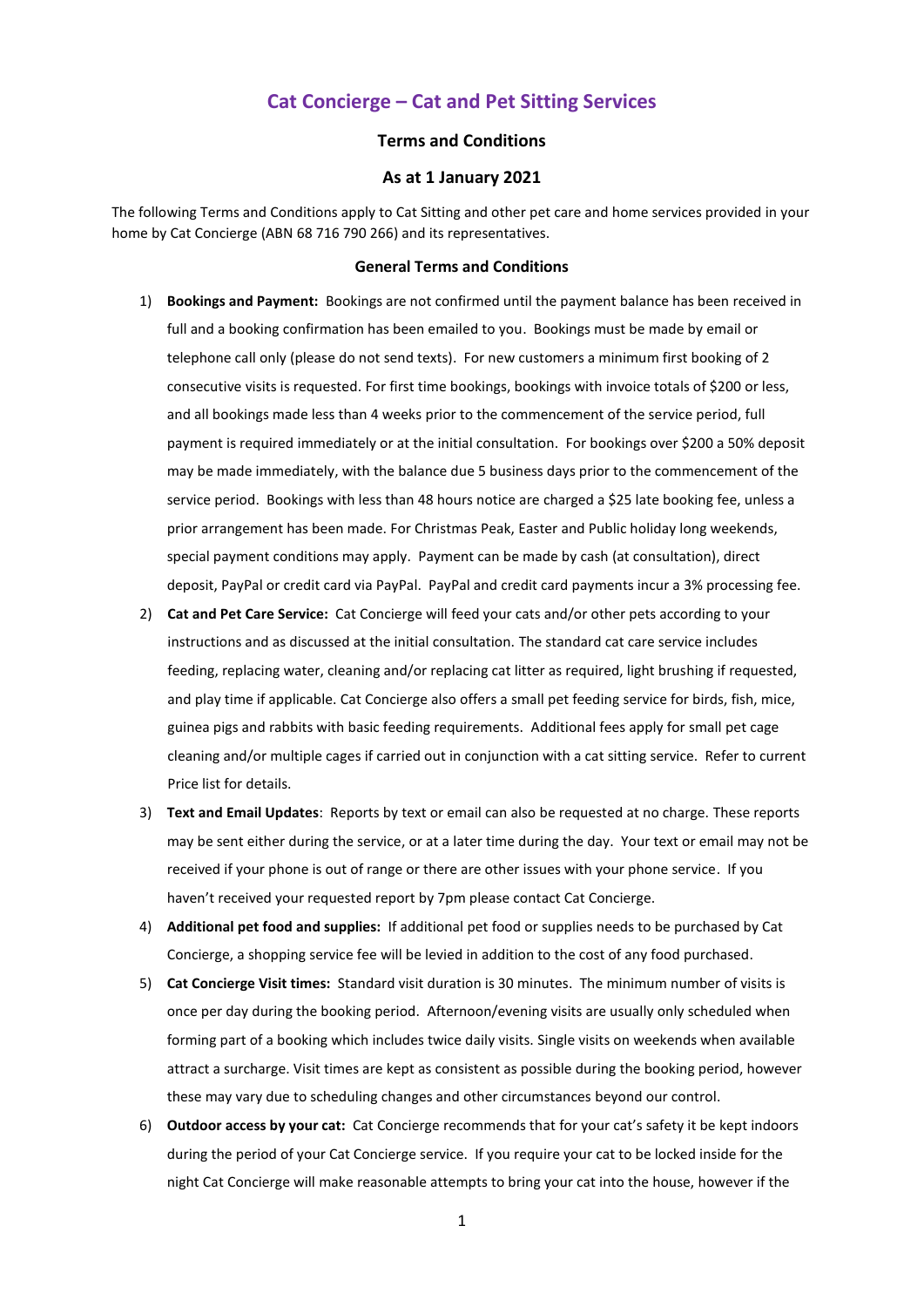cat is unable to be located, or runs away from the Cat Concierge carer your cat will be left outside. Cat Concierge is not liable for any injury or accident that your cat may suffer as a consequence of having outdoor access.

- 7) **Keys and Key Management:** Keys will normally be supplied to Cat Concierge at the initial consultation. Keys will be tested in your presence to ensure that they work properly. For your convenience Cat Concierge can retain your keys for future cat care visits. Your keys will be kept in a secure location with no address or name identification attached to the keys. Your keys will always remain your property and will be returned promptly upon request.
- 8) **Key Pick-up & Key Return:** Cat Concierge offers a personal key pick up or key return service for an additional fee. It is Cat Concierge policy that Keys will **not** be locked inside the home at the last visit. Unless organised beforehand, Cat Concierge will contact you after your booking is completed to arrange return of your keys, either by phone, text or email. If there is no response Cat Concierge will retain your keys securely until advised otherwise.
- 9) **Home Security Systems:** Your security company should be advised that Cat Concierge will be accessing your home wherever possible. A key code is preferred to a key fob. Cat Concierge will not be liable for any costs or charges associated with the inadvertent activation of your security system. If Cat Concierge is unable to access your house due to a faulty security system, incorrect security codes, faulty or non-functioning alarm fob, unadvised security system (or dogs), Cat Concierge will attempt to contact you by phone. If you or your emergency contact are unable to be contacted, Cat Concierge may engage the services of a locksmith and all costs will be reimbursed by you upon your return.
- 10) **Parking and Access:** Cat Concierge will need access to parking that is generally available and reasonably close to your residence. For unit and townhouse blocks that have little or no available visitor parking a resident parking spot must be made available, unless plentiful street parking is available. Additional time will be charged if suitable parking cannot be found, including meter and parking station charges.
- 11) **Cat Behaviour:** If your cat displays aggression at any time during the visit, or if the cat is timid and prefers no interaction with the Cat Concierge carer, Cat Concierge will minimise interaction with your cat to avoid risk of injury to the Cat Concierge carer and to avoid inducing stress in the cat. Cat Concierge will continue to leave food, replenish water bowl, and clean and replace the cat litter for the duration of the Cat Concierge service period.
- 12) **Cat health:** If your cat is frail due to recovery from illness or old age, Cat Concierge will tailor a specific package to meet your requirements. If your cat has a chronic illness, requires medication of any sort, or requires a special or restricted diet due to a diagnosed medical condition up to date and detailed instructions **must** be provided before each booking. If your cat has an acute illness, requires regular pain medication or has an uncontrolled or recently diagnosed medical condition, 24 hour boarding at your veterinarian is recommended.
- 13) **Cat Vaccination:** It is recommended that all cats have up to date vaccinations as Cat Concierge carers will be in contact with other cats. Cat Concierge accepts no responsibility if your cat falls ill due to be being unvaccinated.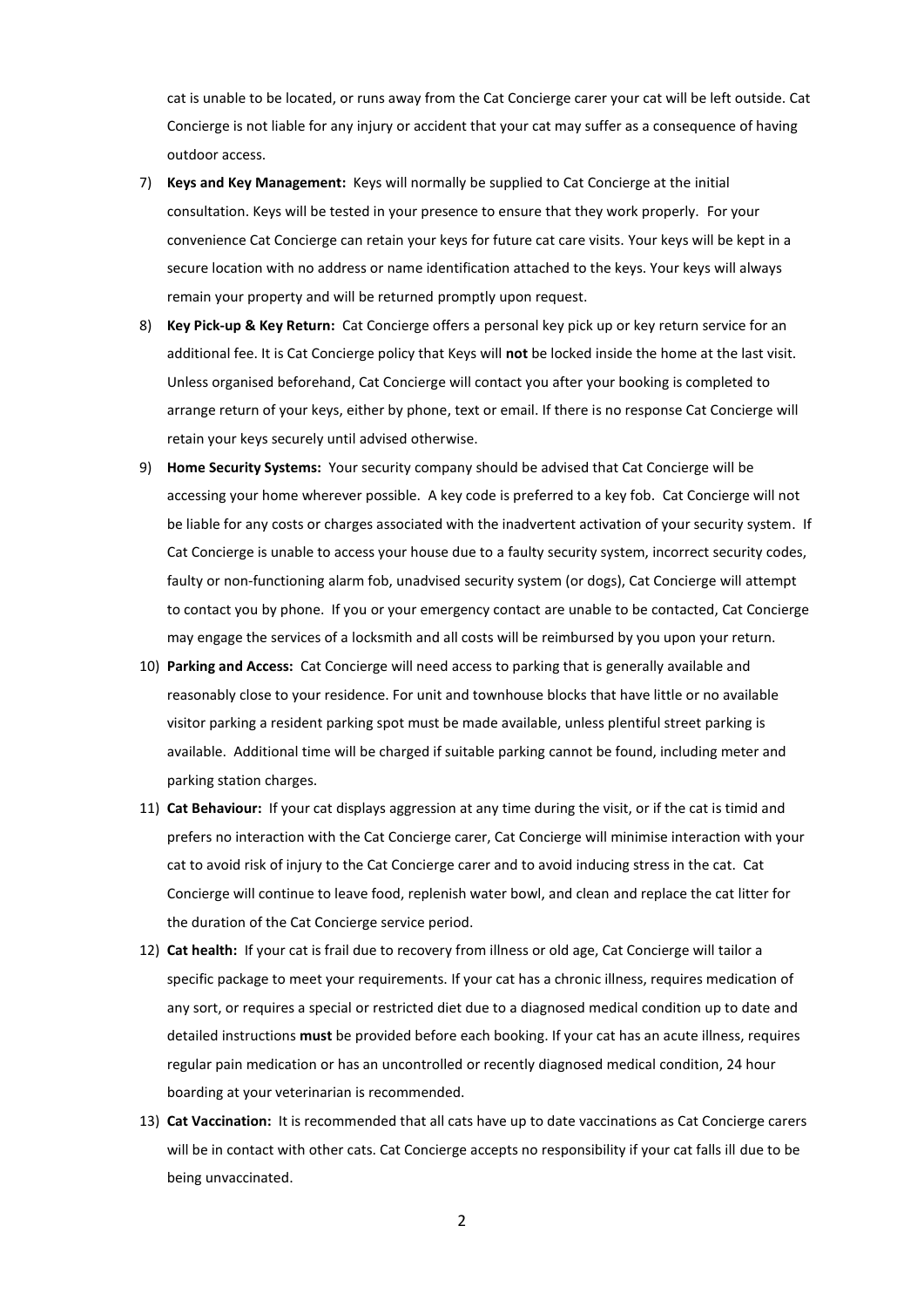- 14) **Medication:** Cat Concierge must be advised and provided with detailed instructions for your cat's requirements in relation to medication prior to the start of each booking. All medications must be supplied. However if the cat causes injury to the Cat Concierge carer during administration of medication, or if the medication is unable to be administered after several reasonable attempts, Cat Concierge reserves the right to discontinue administering medication for the remainder of the service period. In such cases Cat Concierge reserves the right to transfer care of your cat to your nominated veterinarian after attempting to contact you or your emergency contact. Cat Concierge is not a veterinary service and cannot accept responsibility for the effects on your cat's health as a result of not receiving its medication. If administration of medication in addition to other regular duties exceeds the 30 minute visit time, additional charges will apply.
- 15) **Cat falling ill before Cat Concierge service:** You must inform Cat Concierge in circumstances where prior to your scheduled Cat Concierge in-home visit taking place, your cat becomes unwell or loses its appetite, is injured, or requires veterinary attention. If your cat's health is failing or requires more intensive care, boarding your cat at your vet clinic for 24 hour care is highly recommended.
- 16) **Veterinary release form:** A veterinary release form must be completed and signed before the commencement of the Cat Concierge service. It is recommended that you leave current credit card details with your vet for bookings of longer than 5 days.
- 17) **Emergency care:** In the case of an emergency where your cat under Cat Concierge's care becomes ill or injured and requires treatment by a veterinarian during a booked Cat Concierge visit, Cat Concierge will take your cat to the veterinary clinic you have nominated in the Veterinary Release form that you signed at the initial Cat Concierge consultation, or the closest available vet hospital or clinic of our choosing. You or your contact listed on your emergency contact form will be notified as soon as possible.
- 18) **Transport to Veterinary Surgery**: Where your cat needs to be transported to the vet due to emergency or illness, a transportation charge will apply.
- 19) **Veterinary surgery waiting time:** Waiting time at the vet incurs a service fee is charged per 15 minutes.
- 20) **Emergency and other waiting time:** Where Cat Concierge needs to attend to pet or household emergencies (e.g. problems with security system, break-ins, errands required, plumbing) a service fee is charged per 15 minutes. Travel time is additional.
- 21) **Access to your home by third parties while you are away:** Cat Concierge will not be held liable and accepts no responsibility for damage or injury of any kind to your pets, home, its contents, and garden, where you grant access to your home to a friend, relative, neighbour, tradesman, cleaner or any other third party, during the time of the Cat Concierge service period. It is Cat Concierge policy that pet sitting services cannot be shared with third parties during the term of the service period.
- 22) **Indoor and outdoor plant watering service** A revised fee applies for garden watering that cannot be performed, in addition to other duties, within the standard 30 minute visit time. Outdoor gardening watering service is for hand held hose watering or portable sprinkler only. Cat Concierge will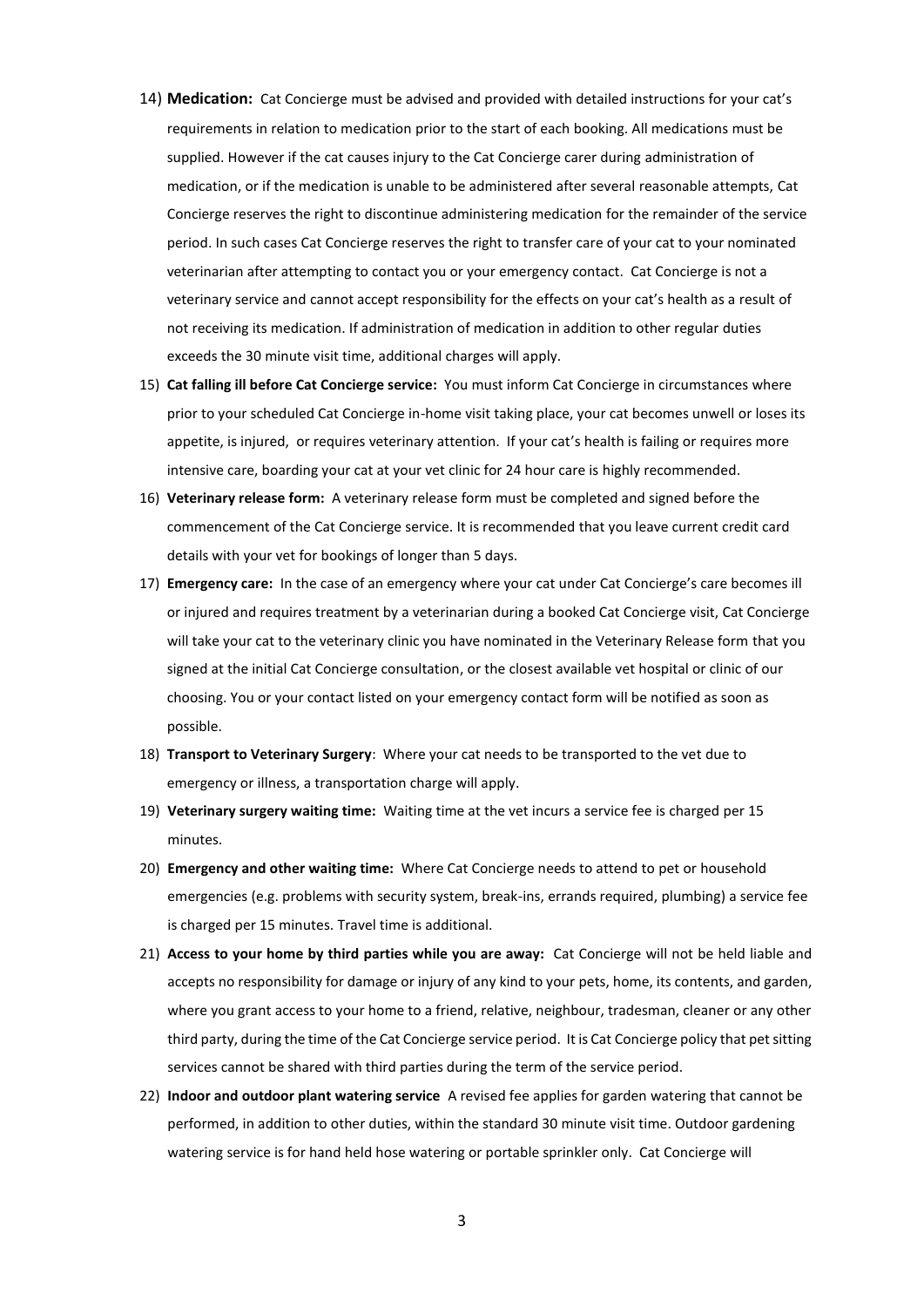endeavour to follow your watering instructions as closely as possible, however no responsibility can be taken for the decline or death of plants.

23) **Mail and Bin Collection:** Cat Concierge will bring in your emptied council garbage and recycling bins from the kerb free of charge, and if requested will also take them out if you are unable to do so before collection day. Vegetation bins will not be moved if full. Mail and junk mail can also be collected from your property free of charge.

### **Cancellation Policy, Peak and Holiday Period Surcharges**

#### 1) **Peak and Holiday Period Definitions:**

- a) Christmas Peak Period All days between 15 December and 15 January inclusive.
- b) Easter Holiday All days from to Good Friday to Easter Monday holiday inclusive
- c) Other Public Holidays All other NSW public holidays (including ANZAC day, Labour Day, Queen's Birthday, and Australia Day).
- 2) **Cancellation Fees:** Cancellation Fees may apply when cancellation has been made to a booked Cat Concierge service, prior to commencement of the service. Cancellation notice of one day is calculated from 12pm (midday) the day prior to the scheduled service. "One day's booked service" means the highest rate booked. Cancellations must be notified by phone call or email. Cancellation Fees are set out in the following table:

| <b>Booking</b><br>Period                                                              | <b>Cancellation</b><br>fee with 14<br>days or more<br>notice | <b>Cancellation fee</b><br>with $7$ to 13<br>days notice                                     | <b>Cancellation fee</b><br>with 2 to 6 days<br>notice                                        | <b>Cancellation fee</b><br>with less than 2<br>days notice                                   |
|---------------------------------------------------------------------------------------|--------------------------------------------------------------|----------------------------------------------------------------------------------------------|----------------------------------------------------------------------------------------------|----------------------------------------------------------------------------------------------|
| <b>Christmas Peak</b><br>and Easter<br><b>Holiday Periods</b>                         | No charge                                                    | 25% of total<br>booked service fee,<br>or 1 day's booked<br>service, whichever<br>is greater | 50% of total<br>booked service fee.<br>or 1 day's booked<br>service, whichever<br>is greater | 100% of total<br>booked service fee                                                          |
| All other days,<br>including Other<br><b>Public Holidays</b><br>as defined in<br>(1c) | No charge                                                    | No charge                                                                                    | 25% of total<br>booked service fee,<br>or 1 day's booked<br>service, whichever<br>is greater | 50% of total<br>booked service fee,<br>or 1 day's booked<br>service, whichever<br>is greater |

- 3) **Holiday Surcharges**: The following days attract a holiday surcharge, please refer to Cat Concierge's pricing list for current rates:
	- NSW public holidays (currently New Year's Day, Australia Day, Anzac Day, Good Friday, Easter Saturday, Easter Sunday, Easter Monday, Queens Birthday, Labour Day, Christmas Day, Boxing Day)
	- All days falling between Christmas Day and New Year's Day inclusive